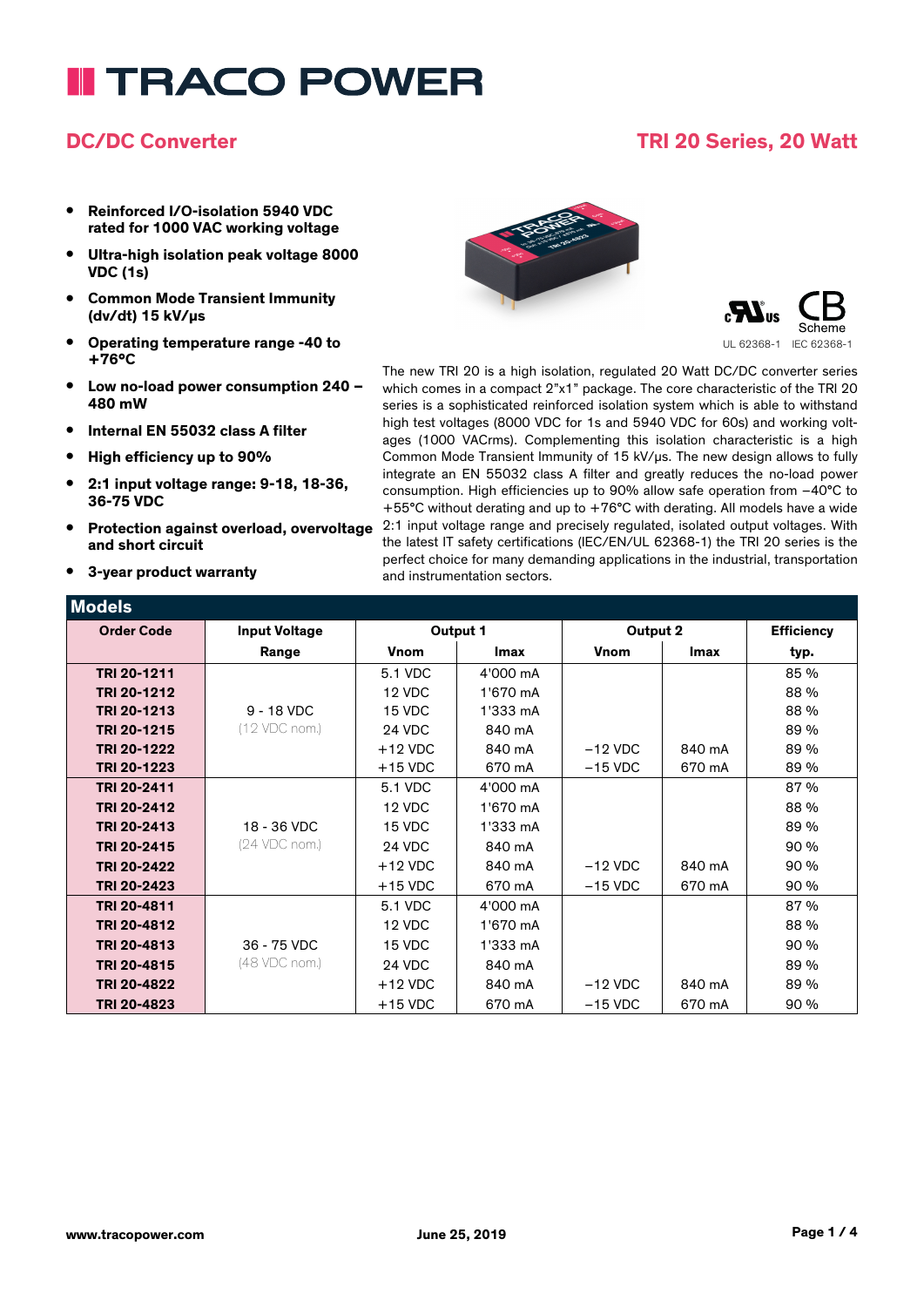## **II TRACO POWER**

| <b>Input Specifications</b>     |                |                                                  |
|---------------------------------|----------------|--------------------------------------------------|
| Input Current                   | - at no load   | 12 Vin models: 20 mA typ.                        |
|                                 |                | 24 Vin models: 15 mA typ.                        |
|                                 |                | 48 Vin models: 10 mA typ.                        |
|                                 | - at full load | 12 Vin models: <b>1910 mA typ.</b>               |
|                                 |                | 24 Vin models: 945 mA typ.                       |
|                                 |                | 48 Vin models: <b>475 mA typ.</b>                |
| Surge Voltage                   |                | 12 Vin models: <b>25 VDC max.</b> (100 ms max.)  |
|                                 |                | 24 Vin models: <b>50 VDC max.</b> (100 ms max.)  |
|                                 |                | 48 Vin models: <b>100 VDC max.</b> (100 ms max.) |
| Under Voltage Lockout           |                | 12 Vin models: 7.5 VDC typ.                      |
|                                 |                | 24 Vin models: 15 VDC typ.                       |
|                                 |                | 48 Vin models: 33 VDC typ.                       |
| <b>Reflected Ripple Current</b> |                | 12 Vin models: 100 mAp-p typ.                    |
|                                 |                | 24 Vin models: 50 mAp-p typ.                     |
|                                 |                | 48 Vin models: 30 mAp-p typ.                     |
| Input Filter                    |                | Internal Pi-Type                                 |

| <b>Output Specifications</b>     |                                 |                                         |                                                                  |
|----------------------------------|---------------------------------|-----------------------------------------|------------------------------------------------------------------|
| <b>Voltage Set Accuracy</b>      |                                 |                                         | $±1\%$ max.                                                      |
| Regulation                       | - Input Variation (Vmin - Vmax) | single output models: 0.5% max.         |                                                                  |
|                                  |                                 | dual output models: 0.5% max.           |                                                                  |
|                                  | - Load Variation (0 - 100%)     | single output models: 0.5% max.         |                                                                  |
|                                  |                                 |                                         | dual output models: <b>1% max.</b> (Output 1)                    |
|                                  |                                 |                                         | 1% max. (Output $2$ )                                            |
|                                  | - Cross Regulation              | dual output models: 2% max.             |                                                                  |
|                                  | (symmetrical load)              |                                         |                                                                  |
| Ripple and Noise                 | - single output                 |                                         | 5.1 Vout models: 50 mVp-p typ. (with 4.7 µF MLCC)                |
| (20 MHz Bandwidth)               |                                 |                                         | 12 Vout models: 100 mVp-p typ. (with 4.7 µF MLCC)                |
|                                  |                                 |                                         | 15 Vout models: 100 mVp-p typ. (with 4.7 µF MLCC)                |
|                                  |                                 |                                         | 24 Vout models: 150 mVp-p typ. (with 4.7 µF MLCC)                |
|                                  | - dual output                   |                                         | 12 / -12 Vout models: 100 / mVp-p typ. (with 4.7 µF MLCC)        |
|                                  |                                 |                                         | 15 / -15 Vout models: <b>100 / mVp-p typ.</b> (with 4.7 µF MLCC) |
| Capacitive Load                  | - single output                 | 5.1 Vout models: 6'800 µF max.          |                                                                  |
|                                  |                                 | 12 Vout models: 1'160 µF max.           |                                                                  |
|                                  |                                 | 15 Vout models: 750 µF max.             |                                                                  |
|                                  |                                 | 24 Vout models: 295 µF max.             |                                                                  |
|                                  | - dual output                   | 12 / -12 Vout models: 590 / 590 µF max. |                                                                  |
|                                  |                                 | 15 / -15 Vout models: 380 / 380 µF max. |                                                                  |
| Minimum Load                     |                                 |                                         | Not required                                                     |
| <b>Temperature Coefficient</b>   |                                 |                                         | $\pm 0.02$ %/K max.                                              |
| Start-up Time                    |                                 |                                         | 30 ms max.                                                       |
| <b>Short Circuit Protection</b>  |                                 |                                         | Continuous, Automatic recovery                                   |
| <b>Output Current Limitation</b> |                                 |                                         | 150% typ. of lout max.                                           |
| Overvoltage Protection           |                                 |                                         | 120% typ. of Vout nom.                                           |
| <b>Transient Response</b>        | - Response Deviation            |                                         | 5% max. (75% to 100% Load Step)                                  |
|                                  | - Response Time                 |                                         | <b>300 µs typ.</b> (75% to 100% Load Step)                       |
|                                  |                                 |                                         |                                                                  |
| <b>Safety Specifications</b>     |                                 |                                         |                                                                  |
| <b>Safety Standards</b>          | - IT / Multimedia Equipment     |                                         | EN 62368-1                                                       |
|                                  |                                 |                                         | IEC 62368-1                                                      |

| - Certification Documents | UL 62368-1<br>www.tracopower.com/overview/tri20 |
|---------------------------|-------------------------------------------------|
| <b>Pollution Degree</b>   | PD <sub>2</sub>                                 |
| Over Voltage Category     | OVC II                                          |

All specifications valid at nominal input voltage, full load and +25°C after warm-up time unless otherwise stated.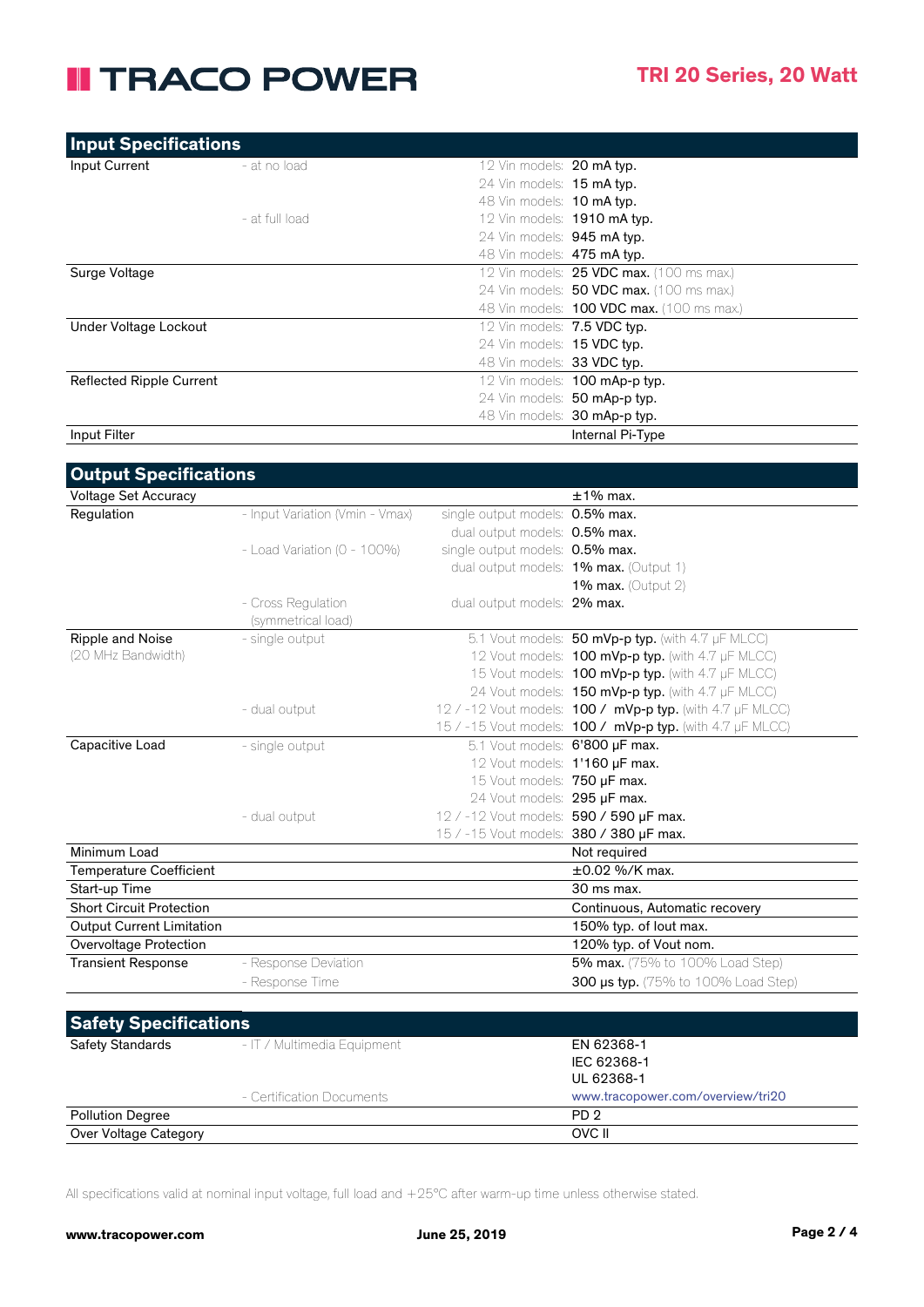### **II TRACO POWER**

| <b>EMC Specifications</b>        |                                 |                                                                 |
|----------------------------------|---------------------------------|-----------------------------------------------------------------|
| <b>EMC Emissions</b>             | - Conducted Emissions           | EN 55032 class A (internal filter)                              |
|                                  |                                 | EN 55032 class B (with external filter)                         |
|                                  |                                 | FCC Part 15, class A                                            |
|                                  | - Radiated Emissions            | EN 55032 class A (internal filter)                              |
|                                  |                                 | FCC Part 15, class A                                            |
| <b>EMC Immunity</b>              | - External Filter Proposal      | www.tracopower.com/overview/tri20<br>EN 55024 (IT Equipment)    |
|                                  | - Electrostatic Discharge       | Air: EN 61000-4-2, ±15 kV, perf. criteria A                     |
|                                  |                                 | Contact: EN 61000-4-2, ±8 kV, perf. criteria A                  |
|                                  | - RF Electromagnetic Field      | EN 61000-4-3, 10 V/m, perf. criteria A                          |
|                                  | - EFT (Burst)                   | EN 61000-4-4, ±2 kV, perf. criteria A                           |
|                                  | - Surge                         | EN 61000-4-5, ±1 kV, perf. criteria A                           |
|                                  |                                 | Ext. Input Component: 12 & 24 Vin models: KY 560 µF // V15P8-M3 |
|                                  |                                 | 48 Vin models: KY 560 µF // V15P10                              |
|                                  | - Conducted RF Disturbances     | EN 61000-4-6, 10 Vrms, perf. criteria A                         |
|                                  | - PF Magnetic Field             | EN 61000-4-8, 100 A/m, perf. criteria A                         |
|                                  |                                 |                                                                 |
| <b>General Specifications</b>    |                                 |                                                                 |
| <b>Relative Humidity</b>         |                                 | 95% max. (non condensing)                                       |
| <b>Temperature Ranges</b>        | - Operating Temperature         | $-40^{\circ}$ C to $+76^{\circ}$ C                              |
|                                  | - Case Temperature              | $+95^{\circ}$ C max.                                            |
|                                  | - Storage Temperature           | $-50^{\circ}$ C to $+125^{\circ}$ C                             |
| <b>Power Derating</b>            | - High Temperature              | see application note                                            |
|                                  |                                 | www.tracopower.com/overview/tri20                               |
| <b>Cooling System</b>            |                                 | Natural convection (20 LFM)                                     |
| <b>Altitude During Operation</b> |                                 | 4'000 m max.                                                    |
| <b>Switching Frequency</b>       |                                 | 285 kHz typ. (PWM)                                              |
| Insulation System                |                                 | Reinforced Insulation                                           |
| Working Voltage (rated)          |                                 | 1'000 VAC                                                       |
| <b>Isolation Test Voltage</b>    | - Input to Output, 60 s         | 5'940 VDC                                                       |
|                                  | - Input to Output, 1 s          | 8'000 VDC                                                       |
| <b>Isolation Resistance</b>      | - Input to Output, 500 VDC      | 10'000 MOhm min.                                                |
| <b>Isolation Capacitance</b>     | - Input to Output, 100 kHz, 1 V | 80 pF max.                                                      |
| <b>Common Mode Transient</b>     |                                 | 15 kV/µs min.                                                   |
| Immunity                         |                                 |                                                                 |
| Reliability                      | - Calculated MTBF               | 1'087'000 h (MIL-HDBK-217F, ground benign)                      |
| <b>Housing Material</b>          |                                 | Non-conductive Plastic (UL94 V-0 rated)                         |
| <b>Pin Material</b>              |                                 | <b>Tinned Copper</b>                                            |
| <b>Soldering Profile</b>         |                                 | Wave Soldering (1.5mm from casing)                              |
|                                  |                                 | 260°C / 10 s                                                    |
| <b>Connection Type</b><br>Weight |                                 | <b>THD</b> (Through-Hole Device)                                |
|                                  |                                 | 30 <sub>g</sub>                                                 |
| <b>Environmental Compliance</b>  | - Reach                         | www.tracopower.com/info/reach-declaration.pdf                   |
|                                  | $-RoHS$                         | www.tracopower.com/info/rohs-declaration.pdf                    |

#### **Supporting Documents**

Overview Link (for additional Documents) www.tracopower.com/overview/tri20

All specifications valid at nominal input voltage, full load and +25°C after warm-up time unless otherwise stated.